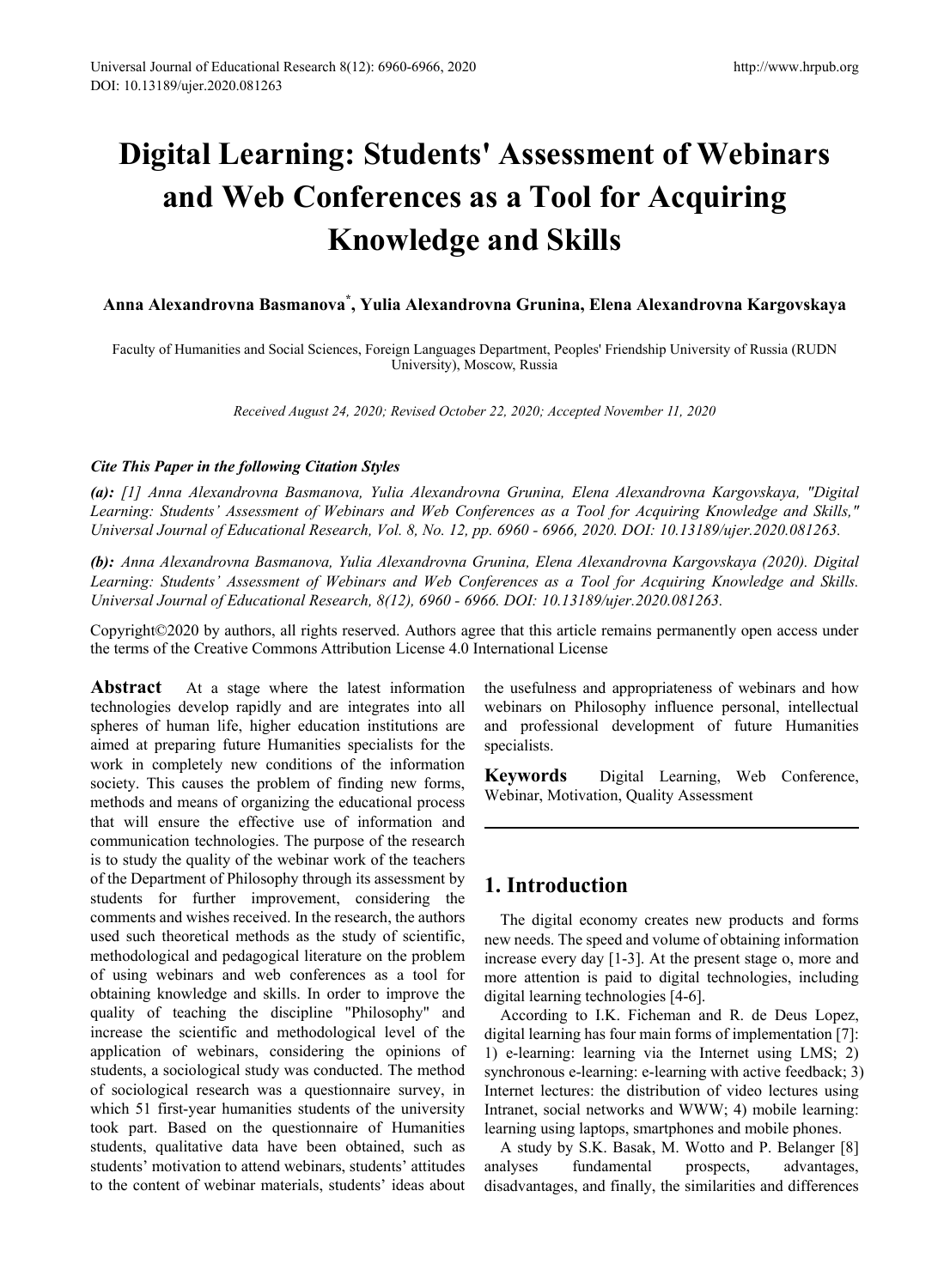of electronic learning (e-learning), mobile learning (m-learning) and digital learning (d-learning). The authors conclude that e-learning and m-learning are the subsets of d-learning. At the same time, some learning tools can be considered both mobile and electronic [9, 10].

In the definition proposed by O.O. Jethro, A.M. Grace and A.K. Thomas, e-learning refers to the process of generating knowledge, skills and abilities partially or fully through the Internet [11]. Thus, e-learning can be considered to be a form of distance learning. From this point of view, it is distance learning, which is implemented in the Internet environment with the transferring of educational materials in electronic form. This interpretation implies online learning, web-based learning, virtual universities and classes, digital collaboration and technology support for distance learning [12].

In Russian sources, the following interpretation is more common: e-learning is the presentation of educational materials and the management of the learning process using new information and telecommunication technologies [13-15]. We follow the interpretation of e-learning as learning, which is supported and stimulated by the use of information and communication technologies. Thus, in a general sense, e-learning can be considered to be learning that is carried out and supported by electronic means and electronic environments. These electronic means can be either specialized or universal, such as a computer, which belongs to the class of complex electronic devices.

Web-conference, in particular webinar, is one of the tools for acquiring knowledge and skills by future Humanities specialists in digital learning; it is one of the technologies of group interaction between all the participants of educational work, which unites them in a single information environment [16-18].

Web conference functions as an online lesson, offering the opportunity to communicate with a particular audience in real-time through texts typed on the keyboard, as well as through voice and video. Like a classroom lesson, web conference provides visual contact, interactive communication, demonstration of visibility, graphic support for teacher explanations and a survey of the participants [19].

One of the most common technologies for web conferencing using software is webinar, a virtual seminar that is conducted via the Internet; it is possible to communicate with video and audio and to share data with all the participants [20, 21].

The conducted analysis of scientific works showed that the concept of a webinar (from the English web  $+$  seminar) requires clarification. The existence of different interpretations of this concept introduced by researchers is explained by the multidimensional nature of didactic aims that they pursued. In particular, while W.P. McKinney considers a webinar to be a virtual seminar organized using Internet technologies [22], R. Polanco-Bueno sees it as a

new format of learning, which allows holding classes in real using modern communication technologies that ensure the transmission of audio-visual information. Usually, the teacher holds classes in the lecture mode with the transmission of educational materials. Feedback from students is excluded from the lecture time and takes place in the form of chat or voice communication [23].

According to S.K. Wang and H. Hsu, a webinar is a technology that makes it possible to recreate to the full extent the conditions for a co-organization of learning, namely seminars and laboratory classes, lectures, etc. [24]. M. Power and A. St-Jacques also consider the webinar to be a technology that helps to hold interactive classes in a virtual classroom that provides the necessary functionality for distance collaborative learning for students. Meanwhile, a virtual classroom software is such software that simulates the environment of a real classroom on the Internet [25].

Thus, a webinar is a modern form of learning carried out via the Internet and using special software; it is an interactive, convenient, economically feasible form of communication between the teacher and the student, which rationalizes and optimizes the learning process (and further education).

The progressiveness of webinar technology is in its interactivity, which is the effect of physical presence. Students have the opportunity to perceive everything that the teacher demonstrates and says, to engage in dialogues, to clarify misunderstandings either in verbal or in written form, to answer the posed questions [26].

The study aims at studying the quality of the webinar work of teachers of the Department of Philosophy with the help of the students' assessment for further improvement, taking into account the received comments and suggestions.

Research hypothesis: the students' motivation to participate and attitudes to webinars are generally positive.

According to the results of the study, it can be concluded that the aim was achieved.

## **2. Methods**

A set of theoretical and empirical methods was used during the research.

Theoretical methods such as the review of scientific, methodological and pedagogical literature on the problem of using webinars and web conferences as a tool for acquiring knowledge and skills were used.

To improve the quality of teaching Philosophy, in particular and to increase the scientific and methodological level of using webinars, taking into account the students' opinions, the sociological study "The effectiveness of the webinar work of teachers of the Department of Philosophy" was conducted.

The object of the study is full-time first-year students. A total of 51 Humanities students were interviewed (39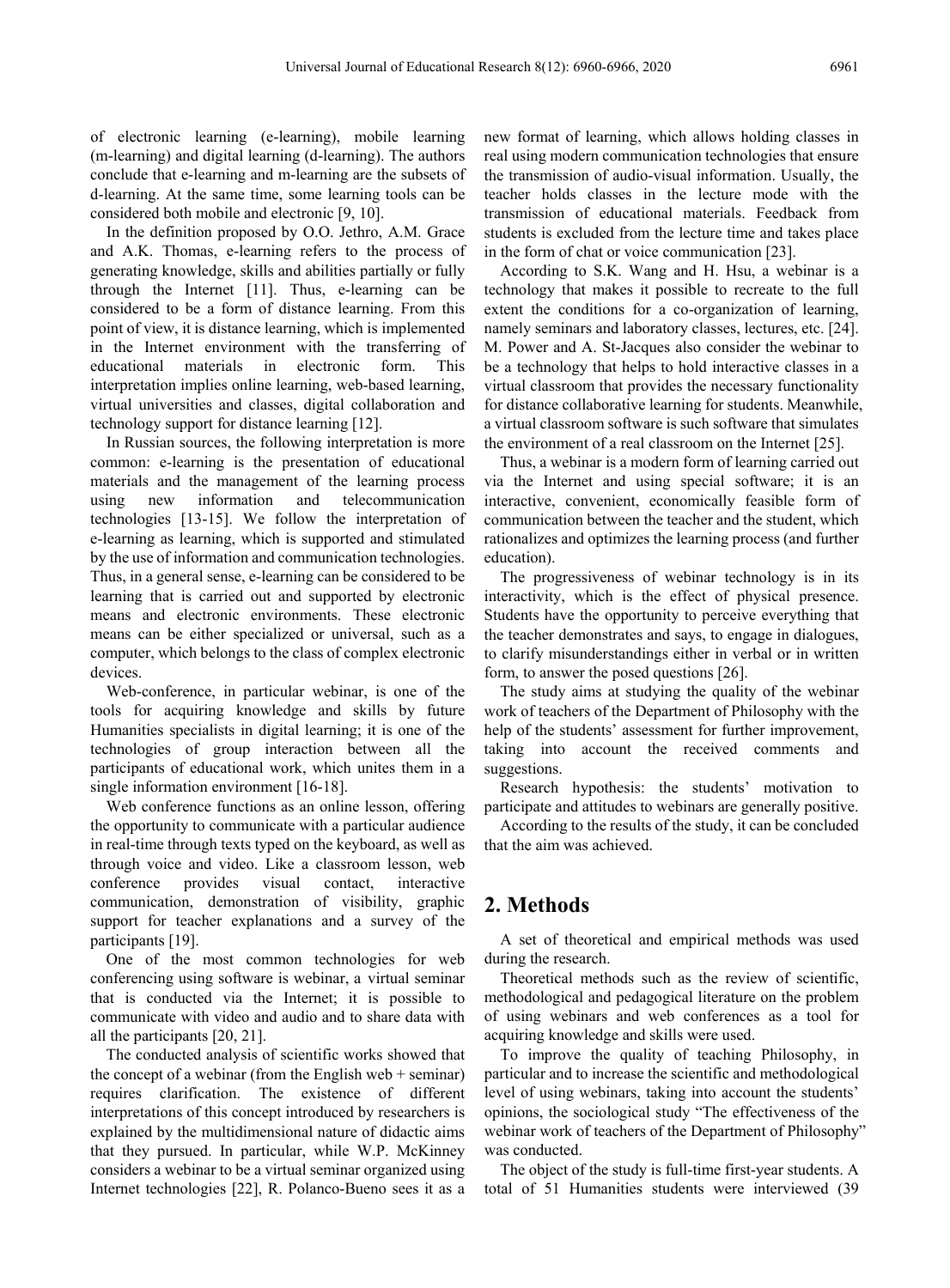female and 12 male students). The subject of the study is the attitude of the freshmen to webinars on Philosophy and their suggestions regarding possible ways to improve webinar work in the process of teaching Philosophy.

The aims of the research:

- to identify the quality of motivation that encourages students to attend webinars on Philosophy;
- to identify the students' attitude to the content of webinar materials, ideas about the usefulness and appropriateness of webinars and how webinars on Philosophy influence personal, intellectual and professional development of future Humanities specialists.

The questionnaire was chosen to be the research method, taking into account its known advantages: compactness, efficiency, comprehensiveness, informativity.

The questionnaire was developed following generally accepted requirements for the selection of indicators of sociological research (relevance, validity, informativity) and formal rules for constructing questions (unambiguity, brevity, concreteness, certainty, objectivity, accessibility).

The questions were aimed at finding the quantitative indicator of student participation in webinars on philosophy, their reasons for participation/non-participation, goals of participation in webinars, attitude to the quality of the webinars, as well as the effectiveness of webinars in teaching the discipline.

Closed questions (those with a complete list of answer options) were used with nominal and ordinal scales, such as "What (approximate) percentage of philosophy webinars have you listened to?" and "Which (one) of these statements about your reasons for participating or not participating in webinars do you agree with?" Open questions that suggested that the respondents freely express their ideas about the subject of the study were also used. The anonymity of the questionnaire was ensured by the absence of questions with which the identity of the respondent (student) could be identified.

To obtain the most possible objective data, the survey was conducted after the passed examination in Philosophy and before the announcement of its results.

## **3. Results**

The results of the questionnaire of students within a sociological study "The effectiveness of the webinar work of teachers of the Department of Philosophy" are presented in Tables 1-5.

**Table 1.** Distribution of answers to the question "What percentage of webinars on Philosophy (approximately) have you listened to?

|                                                               | Quantity | $\frac{0}{0}$ |
|---------------------------------------------------------------|----------|---------------|
| 80-100% (all, almost all)                                     | 32       | 62.7%         |
| $60 - 80%$                                                    | 10       | 19.6%         |
| $40-60\%$ (about a half)                                      |          | 9.8%          |
| $20-40%$                                                      |          | 5.9%          |
| 0-20% (I have not listened at all, I have<br>hardly listened) |          | 2.0%          |

**Table 2.** Distribution of answers to the question "Which one of these statements about the reasons for your participation or non-participation in webinars do you agree with?"

|                                                                    | Quantity | $\frac{0}{0}$ |
|--------------------------------------------------------------------|----------|---------------|
| I always participated in webinars                                  | 18       | 35.3%         |
| I missed webinars only for a good reason                           | 23       | 45.1%         |
| I participated in webinars when my personal<br>schedule allowed me | 5        | 9.8%          |
| Mostly, I missed webinars because of<br>circumstances              |          | 7.8%          |
| I participated in webinars when I wanted to<br>participate         |          | 2.0%          |
| Usually, I participated in webinars by accident                    |          |               |

**Table 3.** Distribution of answers to the question "What is your goal when participating in university courses' webinars?" (select 1-2 items from the list, or write an answer)

|                                                                                                         | Quantity | $\frac{0}{0}$ |
|---------------------------------------------------------------------------------------------------------|----------|---------------|
| I participated in all the webinars regardless the<br>science, content and interestingness of the course | 17       | 33.3%         |
| My goal is to have the necessary materials for the<br>exam preparation                                  | 22       | 43.1%         |
| I participate in webinars to get the information<br>which is not given in the textbook                  | 10       | 19.6%         |
| I participate in webinars to better understand the<br>material                                          | 19       | 37.3%         |
| I participate in webinars to get an additional mark                                                     |          | 7.8%          |

Note: it was possible to give two answers.

**Table 4.** Distribution of answers to the question "Evaluate the following statements about the level of webinars in Philosophy you have listened to".

|                                                                                     | Yes             |               | Rather yes than no |               | Difficult to answer |               | Rather no than yes |               | No       |               |
|-------------------------------------------------------------------------------------|-----------------|---------------|--------------------|---------------|---------------------|---------------|--------------------|---------------|----------|---------------|
|                                                                                     | <b>Quantity</b> | $\frac{0}{0}$ | <b>Ouantity</b>    | $\frac{0}{0}$ | <b>Ouantity</b>     | $\frac{0}{0}$ | Quantity           | $\frac{0}{0}$ | Ouantity | $\frac{0}{0}$ |
| Webinars were informative                                                           | 28              | 54.9%         | 18                 | 35.3%         | 4                   | 7.8%          |                    | $2.0\%$       | $\theta$ | $0.0\%$       |
| Webinars were interesting                                                           | 16              | 31.4%         | 21                 | 41.2%         | 13                  | 25.4%         |                    | 2.0%          | $\theta$ | $0.0\%$       |
| Webinars were understandable                                                        | 19              | 37.3%         | 20                 | 39.2%         | 9                   | 17.6%         | 3                  | $5.9\%$       | $\theta$ | $0.0\%$       |
| I am satisfied with the overall<br>level of webinars on<br>Philosophy I listened to | 18              | 35.3%         | 22                 | 43.1%         | 8                   | 15.7%         | 3                  | 5.9%          | $\Omega$ | $0.0\%$       |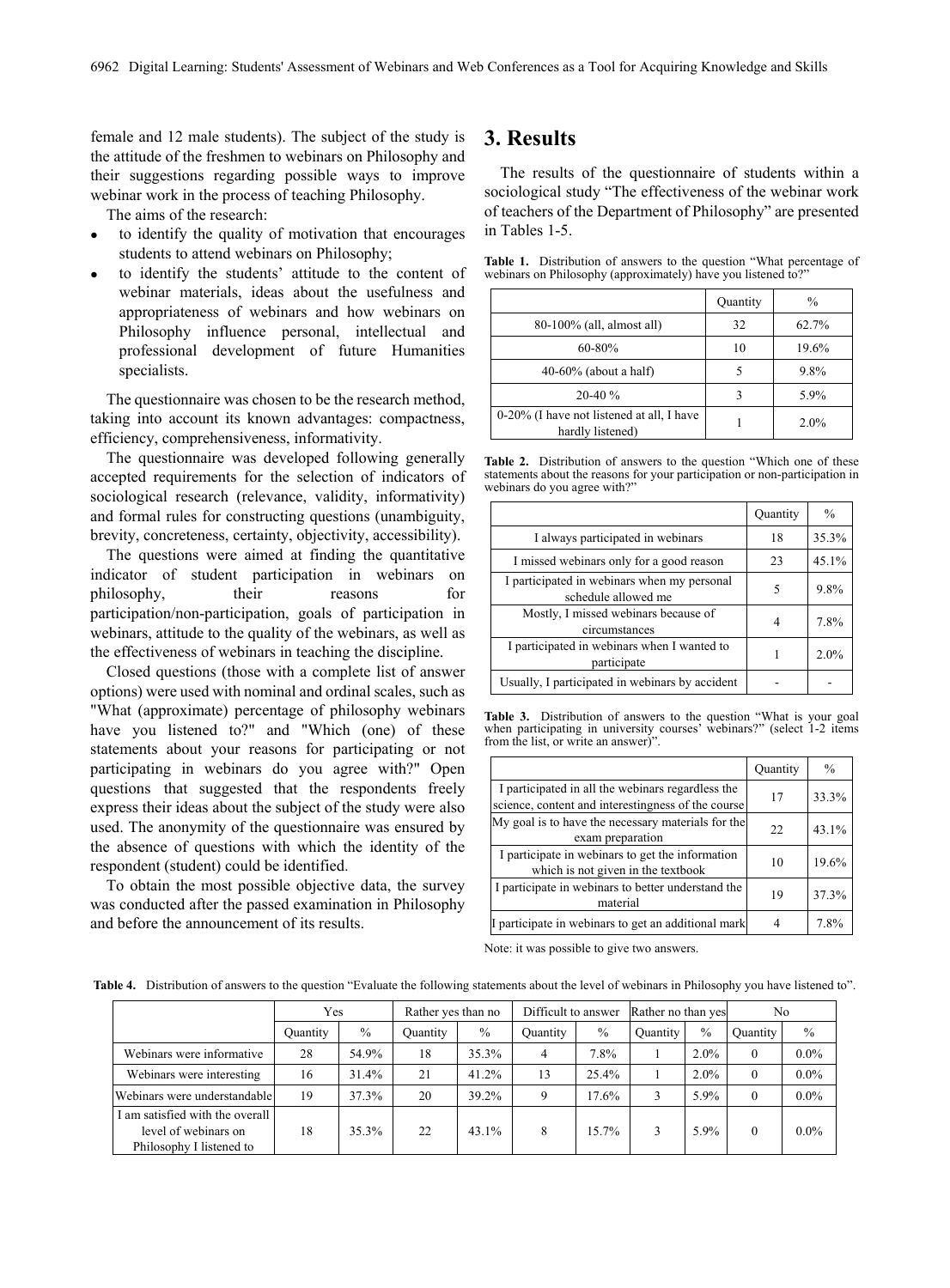| Webinars on Philosophy<br>helped me                                                           | Yes      |               | Rather yes than no |               | Difficult to answer |               | Rather no than yes |               | No              |               |
|-----------------------------------------------------------------------------------------------|----------|---------------|--------------------|---------------|---------------------|---------------|--------------------|---------------|-----------------|---------------|
|                                                                                               | Quantity | $\frac{0}{0}$ | Ouantity           | $\frac{0}{0}$ | <b>Quantity</b>     | $\frac{0}{0}$ | <b>Quantity</b>    | $\frac{0}{0}$ | <b>Quantity</b> | $\frac{0}{0}$ |
| to acquire new knowledge that<br>will be useful for me in the<br>future                       | 10       | 19.6%         | 14                 | 27.5%         | 18                  | 35.3%         | $\overline{7}$     | 13.7%         | 3               | 5.9%          |
| to expand my vocabulary                                                                       | 16       | 31.4%         | 19                 | 37.3%         | 11                  | 21.6%         | $\overline{4}$     | 7.8%          | $\mathbf{1}$    | $2.0\%$       |
| to change my understanding of<br>the concepts that I have used<br>previously                  | 13       | 25.4%         | 19                 | 37.3%         | 12                  | 23.5%         | 6                  | 11.8%         | 1               | 2.0%          |
| to better understand cause and<br>effect of the world around me                               | 10       | 19.6%         | 19                 | 37.3%         | 16                  | 31.3%         | 5                  | 9.8%          | 1               | 2.0%          |
| to better understand social<br>processes taking place in the<br>world                         | 10       | 19.6%         | 19                 | 37.3%         | 15                  | 29.3%         | 5                  | 9.8%          | $\overline{c}$  | 3.9%          |
| to think in a more disciplined<br>way (more systematically)                                   | 11       | 21.6%         | 20                 | 39.2%         | 13                  | 25.5%         | 5                  | 9.8%          | $\overline{c}$  | 3.9%          |
| to understand the<br>methodological importance of<br>Philosophy in the science<br>development | 12       | 23.5%         | 19                 | 37.3%         | 13                  | 25.5%         | 4                  | 7.8%          | 3               | 5.9%          |

**Table 5.** Distribution of answers to the question "Do you agree with the following statements?"

## **4. Discussion**

#### **4.1. Students' motivation to participate in webinars**

Respondents' answers to the question of the corresponding block of the questionnaire (Table 1-3) indicate the existence of two main groups of motives.

The biggest and most active part of the webinars audience consists of the respondents who agreed with the statements "I participate in webinars to get the information which is not given in the textbook" and "I participate in webinars to better understand the material". This position means a high level of independence and readiness to the perceive material that goes beyond the educational literature and creates the opportunity for the teacher's scientific search in an online audience. It should be noted that the total number of respondents in both of these groups is quite high and constitutes 56.9% of the respondents.

However, 43.1% of the respondents agreed with the statement that they attend webinars to have the necessary materials for the exam preparation. In other words, they consider the webinar to be the preferred source of knowledge when preparing for practical exercises and examinations, which indicates a low level of readiness for independent mastery of the course content, acquaintance with additional literature and the perception of problematic material, as required by the sciences teaching program at a modern university. At the same time, the problem-rich material of the webinar should be perceived as an obstacle to the acquisition (memorization) of the webinar content and its subsequent clear reproduction in a practical lesson.

## **4.2. Quality assessment of the webinar materials by the respondents**

The second block of the questionnaire (the assessment

block) includes questions 4-5.

While answering the question "Evaluate the following statements about the level of webinars in Philosophy you listened to", students had the opportunity to evaluate such aspects of webinar work as content, interestingness, understandability and evaluate the overall level of webinars they have listened to. It should be noted that the agreement/disagreement with the statement "I am satisfied with the overall level of webinars on Philosophy I listened to" can be considered an integral, most significant indicator of students' attitude to webinars.

A significant prevalence of positive ratings for all the proposed indicators can be observed. In particular, the satisfaction rate with the overall level of webinars, in general, was 78.4% of the respondents (35.3% answered "Yes", 43.1% answered "Rather yes than no"), with 15.7% and 5.9% of respondents who found it difficult to answer and who gave negative evaluation respectively.

Answers to other points of this question allow us to conclude that there are some opportunities for improving webinars. Considering the highest (compared with other indicators) assessment level of the content of webinars (90.2% of respondents, of which 54.9% answered "Yes" and 35.3% answered "Rather yes than no") and significantly low assessment level of the interestingness of webinars (overall positive assessment was 72.6%, while a quarter of the respondents were unable to formulate a clear answer to this question), we can state the presence of imbalances between the quality of the webinar material and the expressive tools used by teachers in their work.

In general, the respondents positively assessed how webinars on Philosophy influence their professional and personal characteristics. More than 60% of the respondents approved the impact of learning Philosophy on the development of the conceptual and categorical apparatus,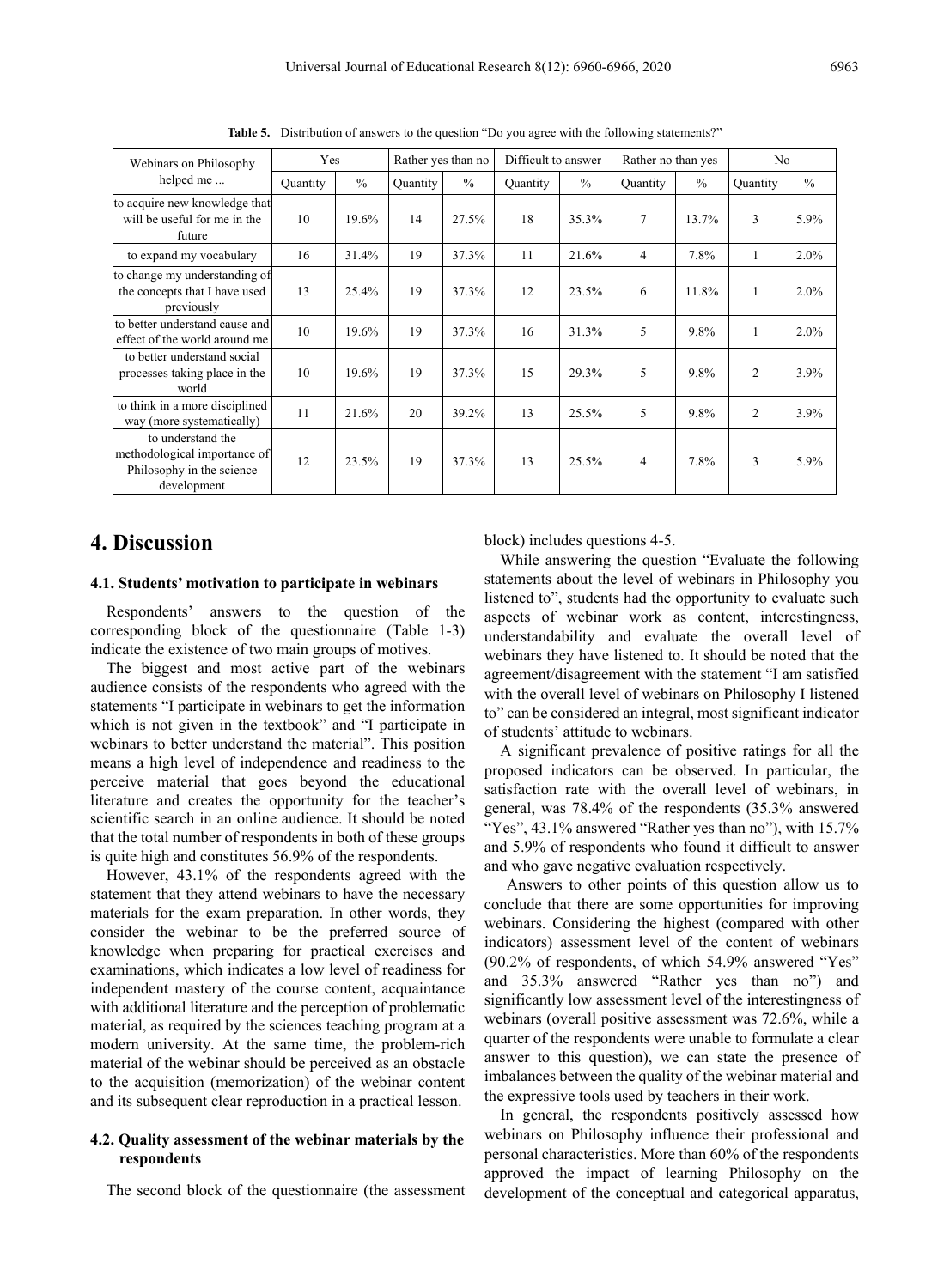which is extremely important in terms of the formation of a future specialist and scientist (respondents indicated both positive quantitative and qualitative changes). About 60% of the respondents indicated that webinars on Philosophy helped to develop the discipline of their thinking and awareness of the importance of methodology in the development of scientific knowledge. However, only 46.9% agreed that they acquired knowledge that would be useful to them in their future professional and scientific activities. Analysis of the answers shows that teachers should pay more attention to the philosophical analysis of social processes taking place in the modern world.

As the webinar work of teachers of the Department of Philosophy is shown, the webinar technology requires minimal material and technical resources both for the teacher and for the participants. No additional software installation is needed, besides a web application. Platforms for webinars have an intuitive interface, convenient to configure for each participant, supporting operational feedback and the ability to exchange files. A great number of such platforms are provided by their developers for free and can be used by educational organizations.

Depending on the particular software platform, the webinar may have the following features and functional peculiarities [27-31]:

- 1. Holding audio and video conferences with different quality of video and simultaneous broadcasting by several participants.
- 2. Instant messaging using text chat. In this case, it is possible to use both the general chat, when all participants see all messages, and private communication between two persons with the ability to block the incoming messages.
- 3. Demonstration of electronic resources of various formats: presentations, documents, web pages, videos.
- 4. File exchange between webinar participants, downloading and uploading files of any size.
- 5. Teamwork with software. Any webinar participant with the appropriate rights (usually a teacher) demonstrates to all other participants the work in a specific software on the computer screen. At the same time, the teacher has the opportunity to transfer program management rights to any student with a specific task.
- 6. Web tours. A tool for sharing web sites. Besides, the facilitator can send participants web page addresses for independent viewing in their browser.
- 7. Survey and testing of webinar participants and instant visualization of the results using various charts.
- 8. Whiteboard. An electronic panel that functions as a collaboration board and has a standard set of tools: line, circle, square, etc.
- 9. Breakout rooms. Virtual rooms for working with groups. As a rule, these rooms are equipped with

means of teamwork with text, video materials and multimedia presentations.

- 10. The function "Raising the hand" allows a participant of the webinar to draw the attention of the teachers and ask them to turn on the microphone, camera or other functionality. In a separate window of the facilitator, the names of the participants who "raised their hand" appear in the corresponding order.
- 11. The ability to print or save to the disk the materials of the webinar during the process.
- 12. The presence of a separate part of the virtual class to place the plan of the webinar. This plan is visible to all the participants, and its particular points may be noted in the process of their implementation.
- 13. The ability of the participant to identify emotions (in particular consent, objections, etc.) with the help of special indicators, which to some extent make up for the lack of direct contact.
- 14. Webinar recording for future use and analysis.

In addition to these functional features that can be implemented during the virtual lesson, most software platforms allow one to automate the preparation for the webinar, in particular, to register the participants, receive statistics and inform the participants about the event via e-mail.

# **5. Conclusion**

Thus, the webinar technology has significant didactic capabilities and provides functionality sufficient for university students to learn collaborately, which can improve the acquisition of educational material, in particular as a part of teaching Humanities. The vast majority of traditional classes can be implemented using the webinar form. Undoubtedly, this form of organization of the educational process cannot completely replace traditional teaching, but it can significantly improve and upgrade the process of teaching Humanities.

It is worth mentioning that the practice of holding webinars to improve the educational process, first of all, diversify the learning process. Second, it stimulates the active independent work of students. Third, it increases their intellectual development. Fourth, it expands the possibilities of conducting consultative classes. Fifth, it ensures the development of a permanently changing information base, taking into account the requirements of modern society. Sixth, it ensures the efficient use of budget funds.

The results of the conducted sociological research demonstrated the existence of two main groups of motives for students' participation in webinars on philosophy: obtaining information on a topic that is not in the textbook and a better understanding of the topic material. This indicates a high level of student independence and readiness to perceive material that goes beyond the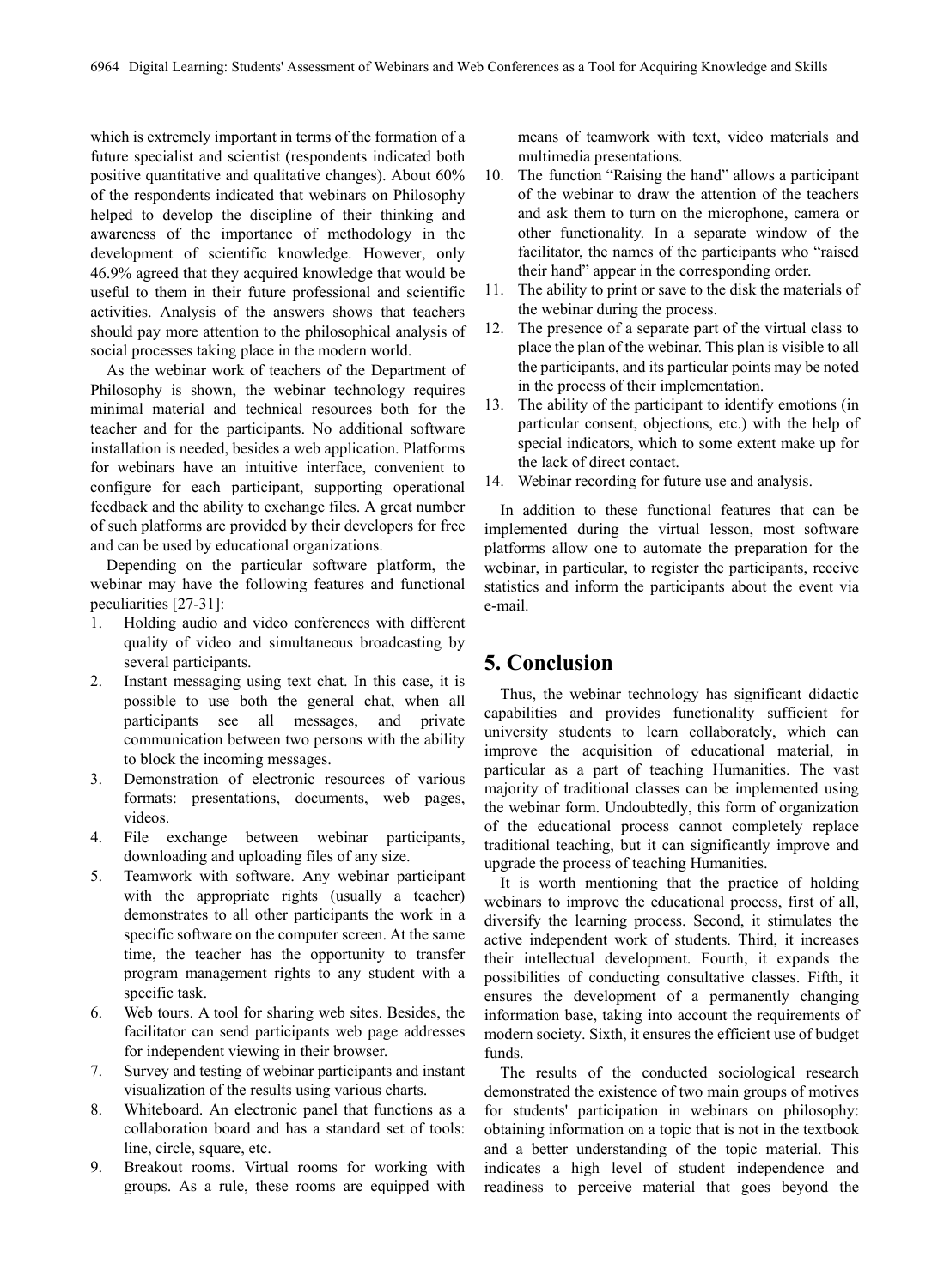educational literature.

When assessing the quality of webinars, most of the students were satisfied with their general level, while the content aspect of the webinars was assessed higher than their interest, which indicates the lack of expressive means during their creation. In general, the respondents positively assessed the impact of philosophy webinars on the development of their professional and personal characteristics.

The results of the study confirmed the hypothesis that students' motivation to participate and attitudes to webinars are generally positive. At the same time, the results of the questionnaire of Humanities students indicate the need to develop methodological recommendations and instructional materials to promote the use of webinar technology, which is the prospect of further research.

The results of the study can be used when organizing webinars at a humanities university.

## **Acknowledgments**

The publication was prepared with the support of the "RUDN University Program 5-100".

## **REFERENCES**

- [1] S. M. Duisenova, B. N. Kylyshbaeva, K. A. Avsydykova, Ye. Kh. Ishanov. Sociological Analysis of Educational Strategies in the System of Higher Education in Kazakhstan, Space and Culture, India, Vol. 7, No. 4, 181-193, 2020.
- [2] G. M. Gogiberidze, V. A. Isakov, T. V. Ershova, O. V. Shulgina. Development of innovations in the educational environment: inclusive education and digital technologies, Revista Inclusiones, Vol. 7, Número Especial Abril/Junio, 147-158, 2020.
- [3] J. J. H. G. De Velazco, A. C. C. Hernández. Una discusión epistemológica sobre gestión de la participación ciudadana. Opción, Vol. 34, No. 87, 856-883, 2018.
- [4] T. K. Rostovskaya, A. S. Maksimova, N. M. Mekeko, S. N. Fomina. Barriers to Students' Academic Mobility in Russia, Universal Journal of Educational Research, Vol. 8, No. 4, 1218-1227, 2020.
- [5] A. D. Matraeva, M. V. Rybakova, M. V. Vinichenko, A. A. Oseev, N. V. Ljapunova. Development of Creativity of Students in Higher Educational Institutions: Assessment of Students and Experts, Universal Journal of Educational Research, Vol. 8, No. 1, 8-16, 2020.
- [6] T. I. Golubeva, I. I. Kokhanovskaya, E. V. Golovneva, A. L. Fatykhova, N. V. Terekhova. Social Networks and Education: the Increase in Student Learning Efficiency and the Search for Means of Control, Revista Inclusiones, Vol. 7, Número Especial. Julio – Septiembre, 48-60, 2020.
- [7] I. K. Ficheman, R. de Deus Lopez. Digital Learning Ecosystems: Authoring, Collaboration, Immersion and

Mobility, Eighth IEEE International Conference on Advanced Learning Technologies. IEEE Computer Society, Santander, Spain, 371-372, 2008.

- [8] S. K. Basak, M. Wotto, P. Belanger. E-learning, M-learning and D-learning: Conceptual definition and comparative analysis, E-Learning and Digital Media, Vol. 15, No. 4, 191– 216, 2018.
- [9] N. M. Dugalich, N. V. Alontseva, Yu. A. Vasilieva, I. A. Rubannikova, M. I. Mikheeva, N. V. Kudryashova. Increasing efficiency of foreign-language teaching: gamification technologies in education, Revista Inclusiones, Vol. 7, Número Especial. Julio – Septiembre, 151-163, 2020.
- [10] A. A. Sapfirova, V. V. Volkova, E. V. Khakhaleva, I. V. Kardanova. Gender Inequality in Russian Agriculture: Problems and Prospects of Legal Regulation, Journal of Advanced Research in Law and Economics, S. l, Vol. 10, No. 6, 1741-1745, 2019.
- [11] O. O. Jethro, A. M. Grace, A. K. Thomas. E-Learning and Its Effects on Teaching and Learning in a Global Age, International Journal of Academic Research in Business and Social Sciences, Vol. 2, No. 1, 203-210, 2012.
- [12] S. Goyal. E-Learning: Future of Education, Journal of Education and Learning, Vol. 6, No. 2, 239-242, 2012.
- [13] A. G. Sergeev, I. E. Zhigalov, V. V. Balandina. Vvedenie v elektronnoe obuchenie: monografiya [Introduction to E-Learning: A Monograph]. VlGU, Vladimir, 2012.
- [14] G. V. Mozhaeva. Elektronnoe obuchenie v vuze: sovremennye tendentsii razvitiya [University E-Learning: current trends], Gumanitarnaya informatika [Humanitarian Informatics], Ed. 7, 126-138, 2013.
- [15] S. A. Kornienko. Elektronnoe obuchenie kak sredstvo realizatsii obrazovatelnoi programmy [E-learning as a means of implementing an educational program], Pedagogika: traditsii i innovatsii [Pedagogy: traditions and innovations]: materials from V international scientific conference. Chelyabinsk, 175-182, 2014.
- [16] D. R. Knapczyk, T. J. Frey, W. Wall-Marencik. An evaluation of web-conferencing in online teacher preparation, Teacher Education and Special Education, Vol. 28, No. 2, 51-61, 2005.
- [17] V. A. Slepov, T. N. Rodenkova, M. E. Kosov, A. I. Grishin. Human Capital Development as an Element of Financial Management in National Education Systems, Journal of Advanced Research in Law and Economics, S. l, Vol. 10, No. 4, 1303-1308, 2019.
- [18] S. Matveeva, N. Akatova, Y. Shcherbakov, N. Filinova. Digitalization of Higher Education and Professional Development of Educators: Technologies and New Opportunities, Amazonia Investiga, Vol. 9, No. 29, 77-86, 2020.
- [19] S. Cornelius, C. Gordon. Facilitating learning with web conferencing recommendations based on learners' experiences, Education and Information Technologies, Vol. 18, 275-285, 2013.
- [20] K. Kear, J. Chetwynd Williams, H. Donelan. Web conferencing for synchronous online tutorials: Perspectives